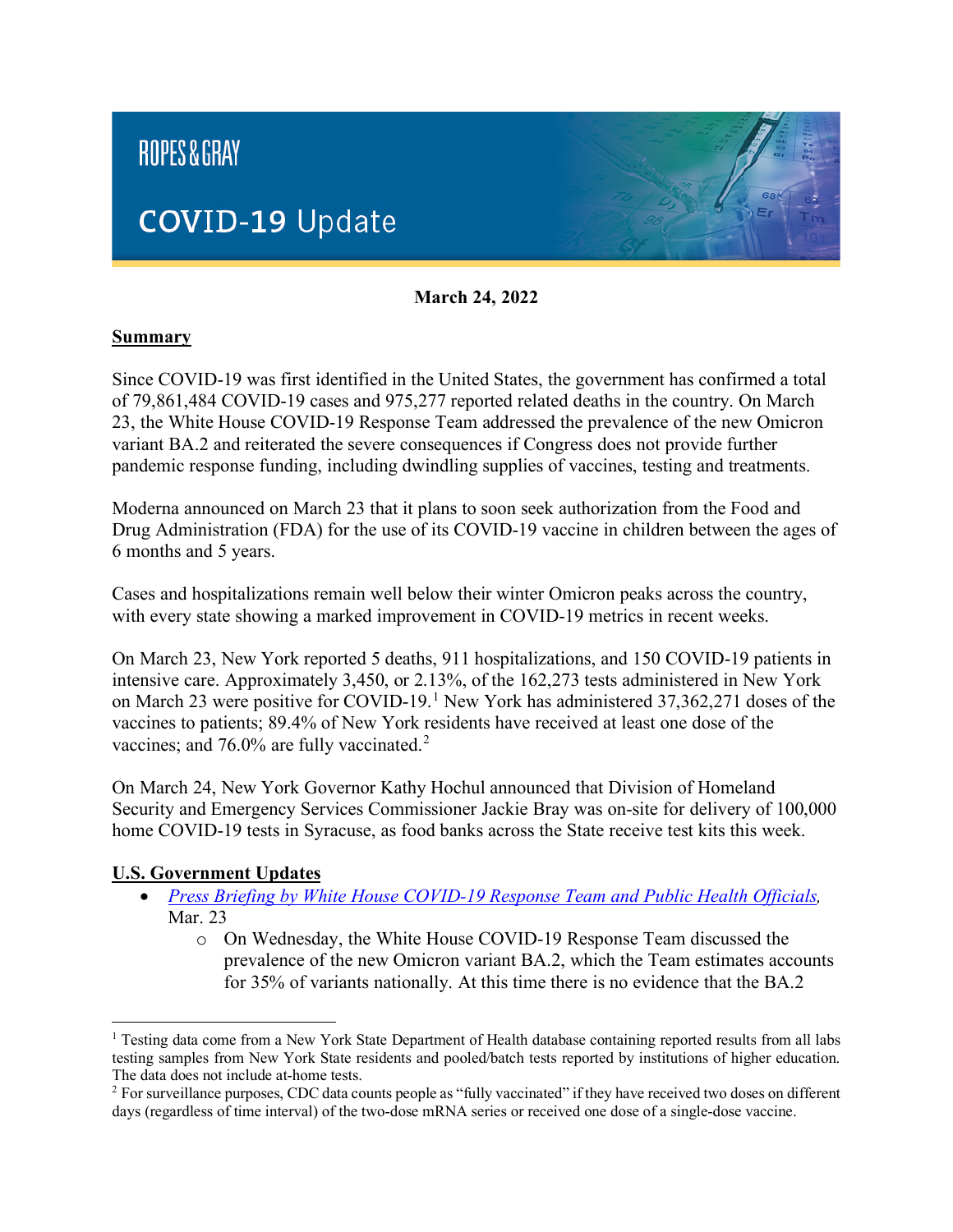variant causes any more of a severe reaction or that the current immunity protections in place are any less effective against it, but it is more transmissible than BA.1, the variant that caused a spike in U.S. cases in December.

- o The Team also reiterated the severe consequences if Congress does not provide further pandemic response funding, including dwindling supplies of vaccines, testing and treatments.
- o National case numbers remain close to historic lows, with the current seven-day daily average of cases at about 28,600 per day. The seven-day average of hospital admissions is about 1,900 per day and the seven-day average daily deaths are about 900 per day, both an over 20% decrease from the previous week.

### **Vaccines and Therapeutics**

- *[Moderna wants the FDA to authorize its COVID-19 vaccine for kids under 6](https://www.npr.org/2022/03/23/1088167753/moderna-covid-19-vaccine-children-fda)*, Mar. 23
	- o This week, Moderna announced that it would seek FDA authorization "in the coming weeks" for a two-dose 25 microgram COVID-19 vaccine for children between the ages of 6 months and 5 years old.
	- o According to the company, clinical trials have revealed "a robust neutralizing antibody response" similar to adults' doses, with "a favorable safety profile." Those same trials showed an efficacy at preventing infection of 43.7% in children 6 months to 2 years old, and 37.5% in children from 2 to 5 years old.
	- o Currently, children below 5 years old are not eligible to receive any COVID-19 vaccine; children aged 5 to 11 years old can receive Pfizer's vaccine.

### **U.S. Centers for Disease Control and Prevention (CDC)**

- *[CDC Interpretation of Forecasts of New Deaths and Hospitalizations](https://www.cdc.gov/coronavirus/2019-ncov/covid-data/mathematical-modeling.html)*, Mar. 21
	- o CDC [consolidated](https://www.cdc.gov/coronavirus/2019-ncov/covid-data/forecasting-us.html) data from 20 models projecting the COVID-19 death rate. Predicted rates differ among the forecasts, depending on assumptions about the prevalence and rigor of social distancing behaviors. The CDC's national ensemble forecast predicts that the number of newly reported COVID-19 deaths will likely decrease over the next four weeks. It forecasts between 900 and 2,900 new deaths in the week ending April 16, 2022, with a total of 980,000 to 986,000 deaths reported by this date.
	- o CDC [consolidated](https://www.cdc.gov/coronavirus/2019-ncov/cases-updates/hospitalizations-forecasts.html) data from 11 models projecting the number of new daily confirmed COVID-19 hospitalizations. The forecast predicts that the number of daily hospitalizations will likely decrease over the next four weeks, with between 100 and 3,900 new hospitalizations reported on April 15, 2022. It predicts that hospital admissions over the next four weeks will decrease in 25 jurisdictions and have a stable or uncertain trend in other states and territories.

### **New York State**

- *[New York State COVID-19 Updates](https://www.governor.ny.gov/news)*, Mar. 24
	- o New York reported 5 deaths, 911 hospitalizations, and 150 COVID-19 patients in intensive care on March 23, 2022.
	- o Approximately 3,450, or 2.13%, of the 162,273 tests administered in New York on March 23 were positive for COVID-19.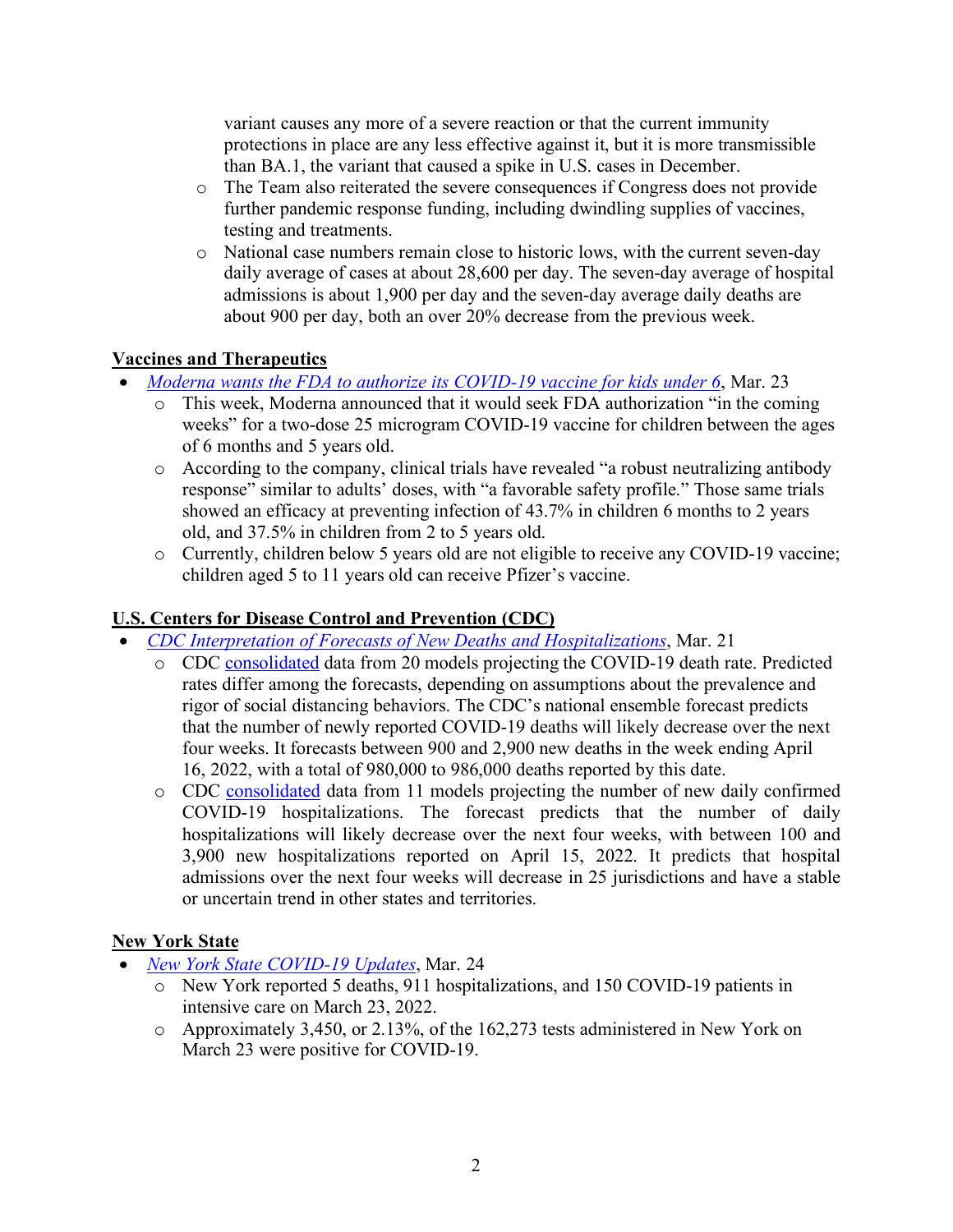- o As of March 23, New York has administered 37,362,271 doses of the vaccines to patients; 89.4% of New York residents have received at least one dose of the vaccines; and 76.0% are fully vaccinated.
- o On March 24, Governor Kathy Hochul [announced](https://www.governor.ny.gov/news/governor-hochul-updates-new-yorkers-states-progress-combating-covid-19-218) that Division of Homeland Security and Emergency Services Commissioner Jackie Bray was on-site for delivery of 100,000 home COVID-19 tests in Syracuse, as food banks across the State receive test kits this week. This delivery is part of Governor Hochul's previously announced plan to make 20 million home test kits available to organizations like schools and adult-care facilities throughout the spring.

# **New York City**

- *[New York City COVID-19 Updates](https://www1.nyc.gov/office-of-the-mayor/news.page)*, Mar. 24
	- o Mayor Eric Adams [announced](https://www.nytimes.com/video/nyregion/100000008266113/new-york-school-masks-under-five.html) on March 22 that the City's school mask mandate will end for children under the age of 5 on April 4, so long as coronavirus cases remain low.
	- o Mayor Adams also [said](https://www.nytimes.com/live/2022/03/24/world/covid-19-mandates-cases-vaccine/nycs-private-employer-vaccine-mandate-wont-apply-to-pro-athletes-the-mayor-says) on March 24 that the City's private employer vaccine mandate won't apply to professional athletes and performers based in the City, linking the decision to the need to make sure that the City remains "economically healthy" in addition to physically healthy.

## **International**

- Like many other countries in Europe, **Poland** is lifting almost all of its COVID-19 restrictions, including mask mandates and quarantine requirements for travelers.
- [New Zealand](https://apnews.com/article/covid-health-travel-business-covid-19-pandemic-6067be75f9b90301d16209d92e2b26cf) is easing some COVID-19 restrictions after a surge in cases due to the Omicron variant.
- [South Africa](https://apnews.com/article/covid-health-pandemics-africa-south-africa-7cfbd9f9300ee9aecdaafd46bfe45f5c) will also begin to ease some COVID-19 restrictions, including no longer requiring outdoor masking and allowing music venues and sports stadiums to operate at 50% capacity.

# **Other Updates**

- *[Department of Labor Unemployment Insurance Weekly Claims Report](https://www.dol.gov/sites/dolgov/files/OPA/newsreleases/ui-claims/20220537.pdf)*, Mar. 24
	- o Department of Labor (DOL) reports that 187,000 workers filed initial claims (seasonally adjusted) for unemployment benefits last week, falling by 28,000 from last week and marking the lowest number of claims filed in a single week since 1969. President Biden lauded the news in a [statement](https://www.whitehouse.gov/briefing-room/statements-releases/2022/03/24/statement-from-president-joe-biden-on-unemployment-insurance-claims-5/) issued today.
	- $\circ$  The number of new claims had trended downward since March 2020, when nearly seven million people filed for unemployment insurance in a single week. After a spike in claims in December 2020, claims had fallen for about a year and, by the end of 2021, had even dipped below the pre-pandemic average of 220,000 claims per week.

Other recent events covered in detail elsewhere:

- [In Food and Drug Law Journal, Attorneys Analyze COVID-19 Impact on American](https://www.ropesgray.com/en/newsroom/news/2021/October/In-Food-and-Drug-Law-Journal-Attorneys-Analyze-COVID-19-Impact-American-Medical-Product-Supply-Chain)  [Medical Product Supply Chain and Initiatives to Strengthen Supply Chain Security,](https://www.ropesgray.com/en/newsroom/news/2021/October/In-Food-and-Drug-Law-Journal-Attorneys-Analyze-COVID-19-Impact-American-Medical-Product-Supply-Chain) Oct. 19
- [Doug Brayley Discusses Vaccine Mandates in the New York Times,](https://www.ropesgray.com/en/newsroom/news/2021/October/Doug-Brayley-Discusses-Vaccine-Mandates-in-the-New-York-Times) Oct. 7